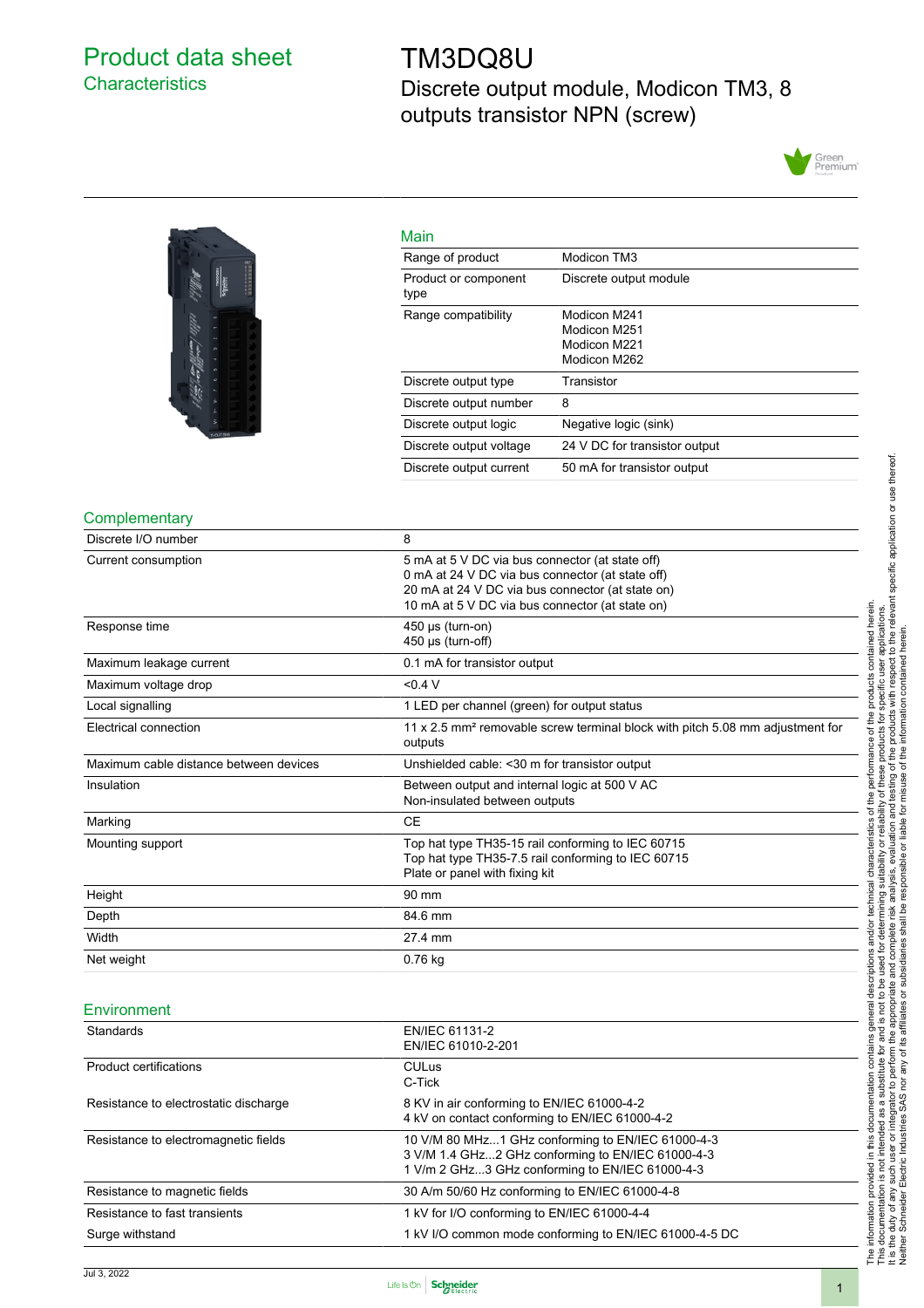| Resistance to conducted disturbances  | 10 V 0.1580 MHz conforming to EN/IEC 61000-4-6<br>3 V spot frequency (2, 3, 4, 6.2, 8.2, 12.6, 16.5, 18.8, 22, 25 MHz) conforming to<br>Marine specification (LR, ABS, DNV, GL)                                      |
|---------------------------------------|----------------------------------------------------------------------------------------------------------------------------------------------------------------------------------------------------------------------|
| Electromagnetic emission              | Radiated emissions - test level: 40 dBµV/m QP class A (10 m) at 30230 MHz<br>conforming to EN/IEC 55011<br>Radiated emissions - test level: 47 dBµV/m QP class A (10 m) at 2301000 MHz<br>conforming to EN/IEC 55011 |
| Ambient air temperature for operation | -1035 °C vertical installation<br>-1055 °C horizontal installation                                                                                                                                                   |
| Ambient air temperature for storage   | $-2570 °C$                                                                                                                                                                                                           |
| Relative humidity                     | 1095 %, without condensation (in operation)<br>1095 %, without condensation (in storage)                                                                                                                             |
| IP degree of protection               | IP20 with protective cover in place                                                                                                                                                                                  |
| Pollution degree                      | 2                                                                                                                                                                                                                    |
| Operating altitude                    | $02000$ m                                                                                                                                                                                                            |
| Storage altitude                      | $03000$ m                                                                                                                                                                                                            |
| Vibration resistance                  | 3.5 mm at 58.4 Hz on DIN rail<br>3 gn at 8.4150 Hz on DIN rail<br>3.5 mm at 58.4 Hz on panel<br>3 gn at 8.4150 Hz on panel                                                                                           |
| Shock resistance                      | 15 gn for 11 ms                                                                                                                                                                                                      |

#### Packing Units

| ີ                            |                   |  |
|------------------------------|-------------------|--|
| Unit Type of Package 1       | <b>PCE</b>        |  |
| Number of Units in Package 1 |                   |  |
| Package 1 Weight             | 230.0 g           |  |
| Package 1 Height             | $7.5 \text{ cm}$  |  |
| Package 1 width              | $12.5 \text{ cm}$ |  |
| Package 1 Length             | $10.5 \text{ cm}$ |  |
| Unit Type of Package 2       | S <sub>02</sub>   |  |
| Number of Units in Package 2 | 9                 |  |
| Package 2 Weight             | 2.427 kg          |  |
| Package 2 Height             | $15 \text{ cm}$   |  |
| Package 2 width              | 30 cm             |  |
| Package 2 Length             | 40 cm             |  |
|                              |                   |  |

#### Offer Sustainability

| Sustainable offer status        | Green Premium product                                                                                                                                                                                                                                    |
|---------------------------------|----------------------------------------------------------------------------------------------------------------------------------------------------------------------------------------------------------------------------------------------------------|
| <b>REACh Regulation</b>         | REACh Declaration                                                                                                                                                                                                                                        |
| <b>REACh free of SVHC</b>       | Yes                                                                                                                                                                                                                                                      |
| <b>EU RoHS Directive</b>        | Pro-active compliance (Product out of EU RoHS legal scope) EPLU RoHS<br><b>Declaration</b>                                                                                                                                                               |
| Toxic heavy metal free          | Yes                                                                                                                                                                                                                                                      |
| Mercury free                    | Yes                                                                                                                                                                                                                                                      |
| RoHS exemption information      | d Yes                                                                                                                                                                                                                                                    |
| China RoHS Regulation           | China RoHS Declaration                                                                                                                                                                                                                                   |
| <b>Environmental Disclosure</b> | Product Environmental Profile                                                                                                                                                                                                                            |
| <b>Circularity Profile</b>      | End Of Life Information                                                                                                                                                                                                                                  |
| <b>WEEE</b>                     | The product must be disposed on European Union markets following specific<br>waste collection and never end up in rubbish bins                                                                                                                           |
| PVC free                        | Yes                                                                                                                                                                                                                                                      |
| California proposition 65       | WARNING: This product can expose you to chemicals including: Lead and<br>lead compounds, which is known to the State of California to cause cancer<br>and birth defects or other reproductive harm. For more information go to<br>www.P65Warnings.ca.gov |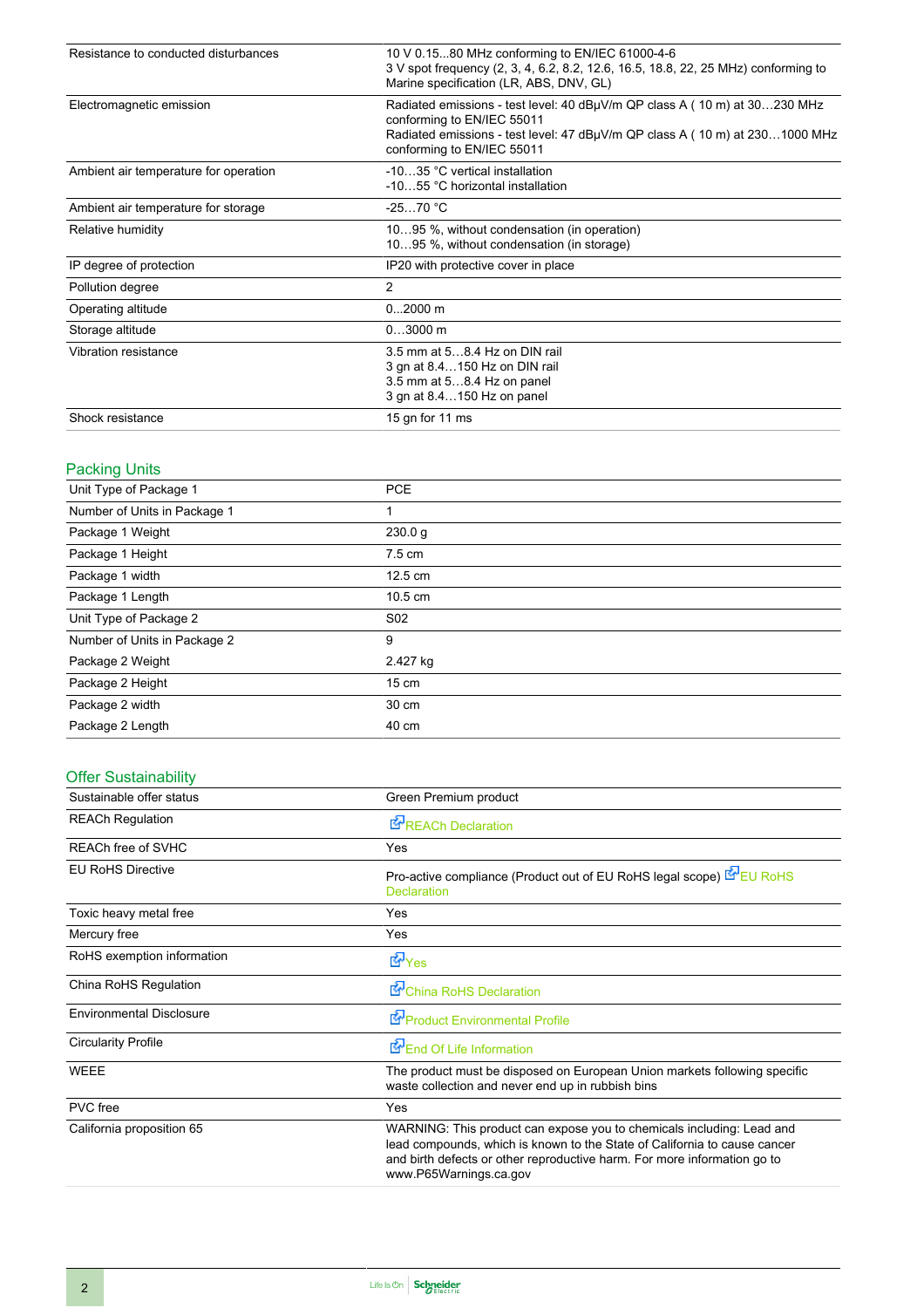Product data sheet Dimensions Drawings

TM3DQ8U

## Dimensions



(\*) 8.5 mm/0.33 in. when the clamp is pulled out.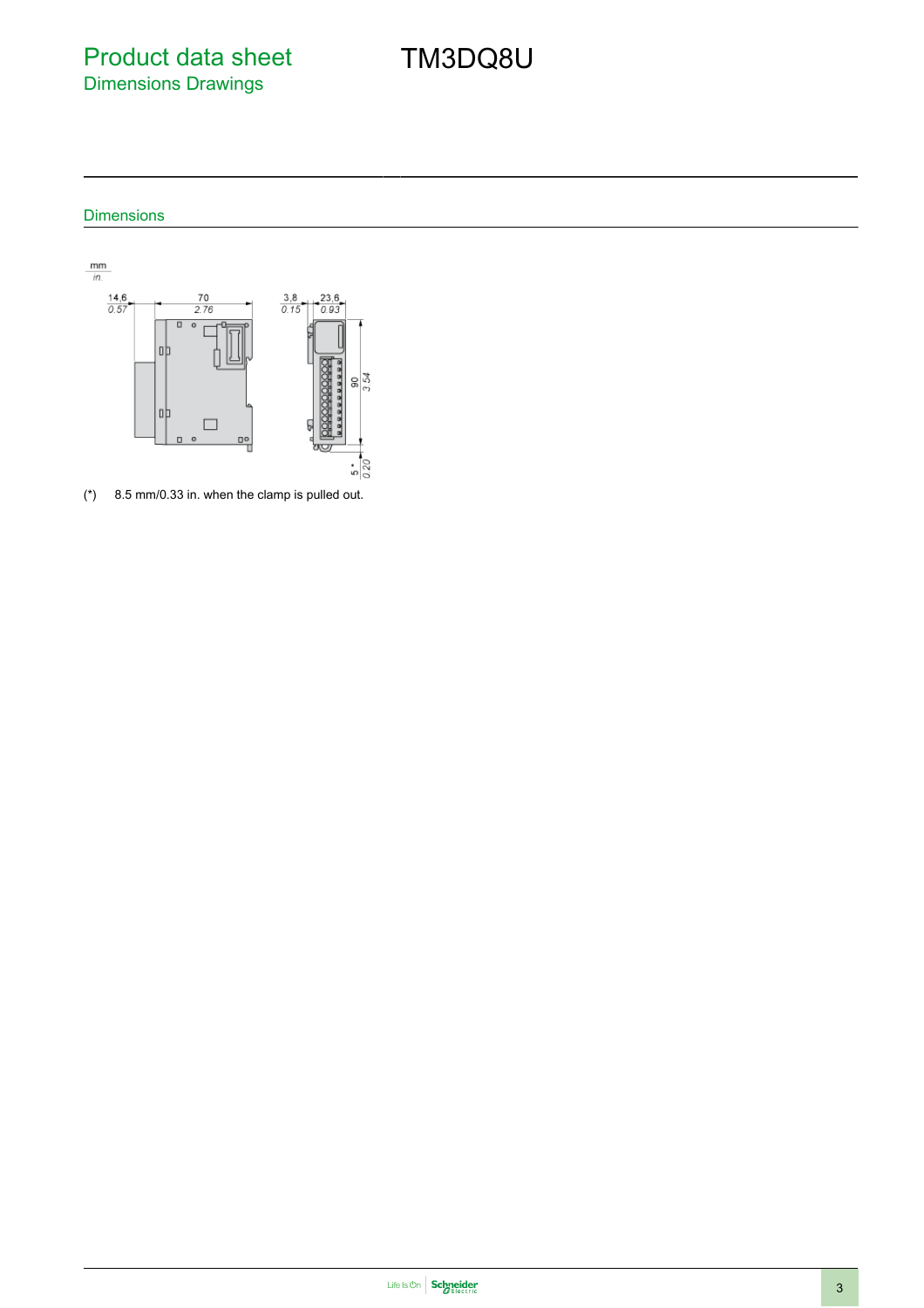### Spacing Requirements

 $\frac{mm}{in.}$ 긲  $\overline{111}$  $7777$ g  $\frac{80}{3.15}$ 80  $3.15$ 20  $\mathcal{R}$  $\frac{1}{2}$ 

# Mounting on a Rail



# Incorrect Mounting



#### Mounting on a Panel Surface



(1) Install a mounting strip

#### Mounting Hole Layout